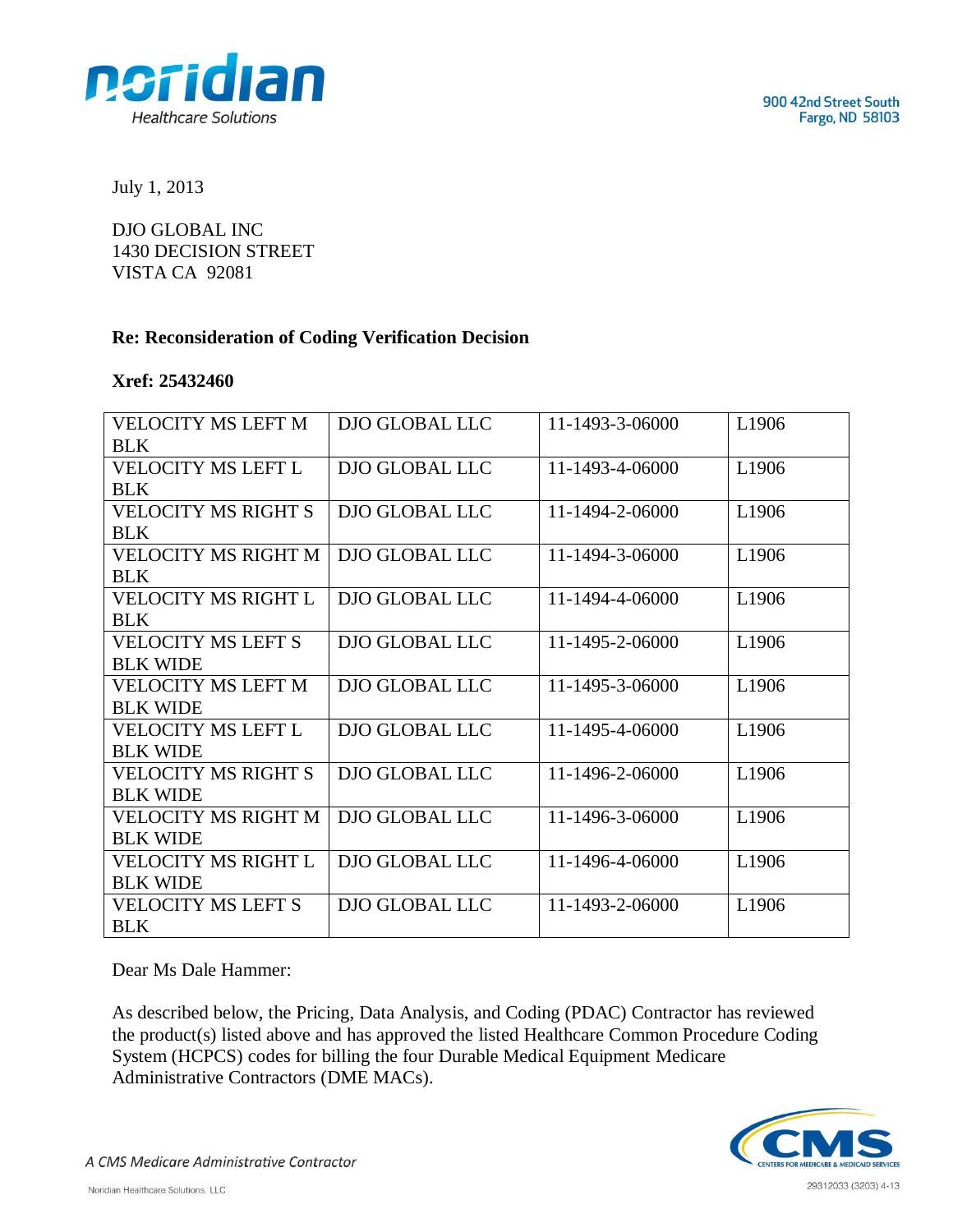The PDAC Contractor provides coding assistance to manufacturers to ensure proper coding of Durable Medical Equipment, Prosthetics, Orthotics, and Supplies **(**DMEPOS). The PDAC publishes coding decisions based on the coding guidelines established by the Local Coverage Determinations (LCDs) and associated Policy Articles and any related Advisory Articles established by the DME MACs. All products submitted to the PDAC for a coding verification review are examined by coders and professionals following a formal, standardized process.

The PDAC has reviewed the above listed product(s). Based on this review and application of DME MAC policy, the HCPCS code(s) listed below should be used when billing the DME MACs:

**L1906** - Ankle Foot Orthosis, Multiligamentus Ankle Support, Prefabricated, Includes Fitting And Adjustment

The Local Coverage Article for Ankle-Foot/Knee-Ankle-Foot Orthoses - Policy Article - Effective January 2013 states:

Ankle-foot orthoses described by codes L1900, L1910-L1990 extend well above the ankle (usually to near the top of the calf) and are fastened around the lower leg above the ankle. These features distinguish them from foot orthotics which are shoe inserts that do not extend above the ankle and ankle gauntlets described by codes L1902 – L1907.

The Advisory Article "Coding Guidelines for Ankle Foot Orthoses" posted to the PDAC website on 12/21/11 defines L1906 ANKLE FOOT ORTHOSIS, MULTILIGAMENTOUS ANKLE SUPPORT, PREFABRICATED, INCLUDES FITTING AND ADJUSTMENT as follows:

A multiligamentous ankle support provides control of the ankle joint between the medial and lateral malleoli while allowing for dorsiflexion and plantar flexion. This off-the-shelf ankle support includes a rigid stirrup and foot plate which provides functional tracking of the ankle with hind-foot and mid-foot stability during ambulation. This, in conjunction with wrap-around straps and the inherent gauntlet design, offers areas of multiligamentous support as described by the code. There are no additional HCPCS codes for this type of prefabricated ankle orthosis.

The product submitted for review meets the definition of code L1906 as defined in the Advisory Article. This brace does not extend to near the top of the calf. The product does not extend to the required anatomical site for the code requested, therefore the most appropriate code will remain L1906.

This decision applies to the application we received on April 29, 2013. If information submitted in that application has changed or were to change, it could impact our decision. Therefore, a new application would need to be submitted for HCPCS coding verification review. The coding assigned in this decision letter will be available on the Product Classification List (PCL) on the Durable Medical Equipment Coding System (DMECS) within ten (10) working days from the letter's date. The DMECS can be accessed on the PDAC website, www.dmepdac.com. Please take the time to verify that this coding decision is correctly reflected in DMECS.